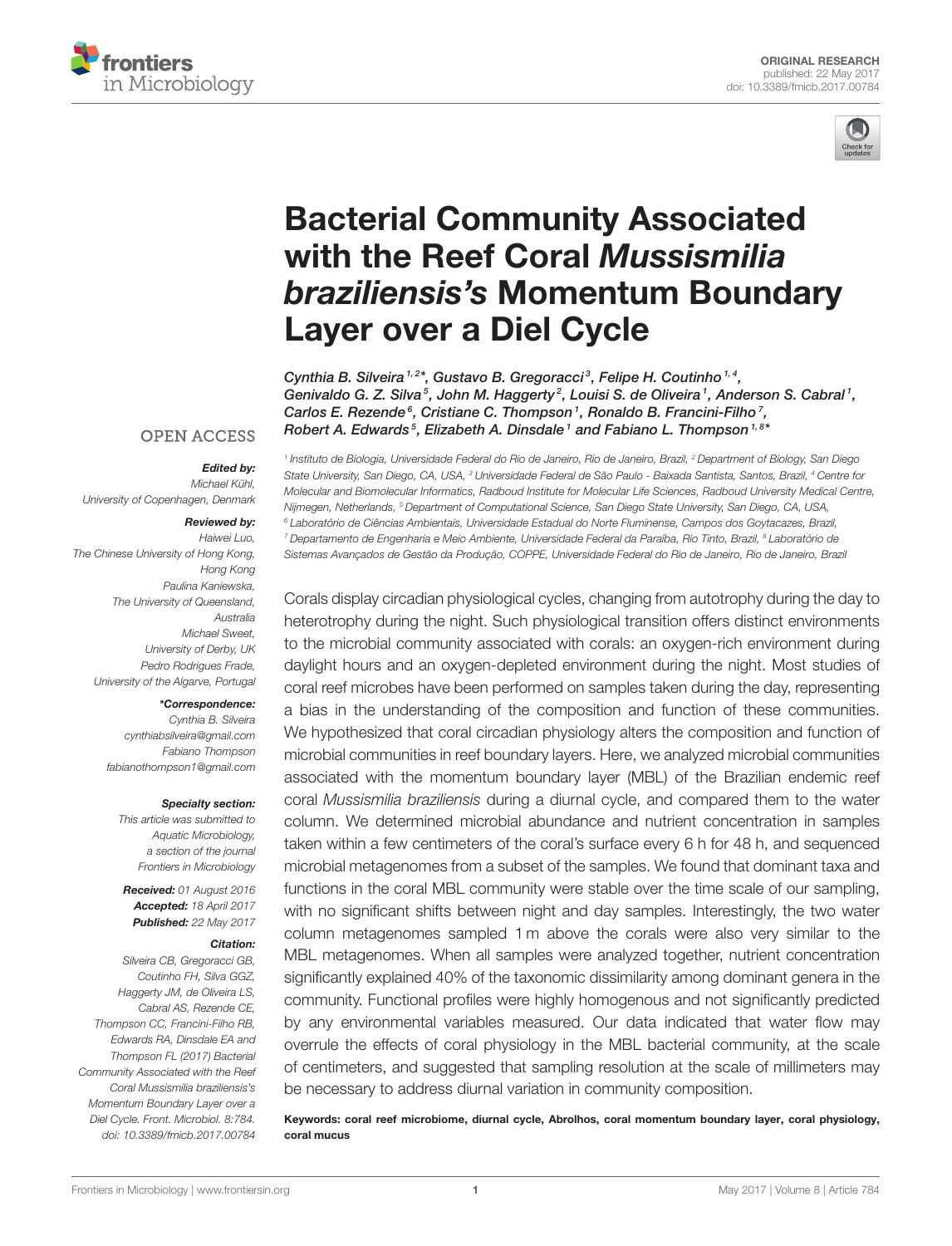# INTRODUCTION

The rules governing associations between bacteria and corals represent a current theme of debate [\(Thompson et al., 2015;](#page-11-0) [Douglas and Werren, 2016;](#page-9-0) [Theis et al., 2016\)](#page-11-1). Temporal dynamics of bacterial community composition and functional roles in coral holobionts add important information to this debate [\(Garren and Azam, 2012;](#page-9-1) [Bourne et al., 2016\)](#page-9-2). The majority of studies on the changes in coral bacterial community composition over time have been focused on stress and disease conditions [\(Ritchie, 2006;](#page-10-0) [Garren et al., 2009;](#page-9-3) [Sweet et al., 2014;](#page-11-2) [Zaneveld et al., 2016\)](#page-11-3). However, coral-associated bacteria can change over coral animal developmental stages and natural mucus aging [\(Apprill et al., 2009;](#page-9-4) [Sweet et al., 2011b;](#page-11-4) Sharp et al., [2012;](#page-10-1) [Glasl et al., 2016\)](#page-9-5). When colony size is utilized as a proxy for age, bacterial community diversity in the coral Coelastrea aspera increases in a step-wise pattern from juveniles to medium colonies, decreasing again in older, larger colonies [\(Williams et al., 2015\)](#page-11-5). Short time scale changes in response to tides have also been reported in C. aspera, and are dependent of colony age [\(Sweet et al., 2017\)](#page-11-6). Understanding the dynamics of coral-microbe associations over time is necessary in order to predict coral's response to disturbance and design manipulation strategies to improve coral resilience [\(Ainsworth and Gates, 2016;](#page-9-6) [Sweet and Brown, 2016\)](#page-11-7).

Corals experience fundamental physiological changes in response to light availability over day–night cycles. They switch from autotrophic holobionts during the day, when intracellular zooxanthellae produce carbon surpluses through photosynthesis, to heterotrophs during the night, when polyps prey on zooplankton [\(Shashar et al., 1993;](#page-10-2) [Anthony and Fabricius,](#page-9-7) [2000\)](#page-9-7). Animal tissue respiration is higher at night and early morning compared to the afternoon due to digestion of prey captured at night [\(Schneider et al., 2009\)](#page-10-3). This physiologic switch results in hyperoxic conditions in the holobiont during the day, and hypoxia during the night, with the polyp oral cavity becoming almost anoxic [\(Shashar et al., 1993;](#page-10-2) [Haas et al., 2013\)](#page-9-8). Coral respiration and calcification also reduces the pH of the surrounding environment during the night [\(Smith et al., 2013\)](#page-10-4). Coral's molecular responses to light, pH, and redox potential changes over the day includes overexpression of cryptochromes, antioxidant enzymes such as catalase and carbonic anhydrase, which may explain light-enhanced coral calcification (Chalker and Taylor, [1975;](#page-9-9) [Levy et al., 2011\)](#page-10-5). Increased expression of protective enzymes against reactive oxygen species, such as superoxide dismutase and catalase is reflected in enhanced activity of these enzymes during the day, a protective mechanism for the cnidarian-zooxanthellae association [\(Levy et al., 2006\)](#page-10-6). Enzymes involved in glycolysis and several biosynthetic pathways are among the ones overexpressed during the night [\(Levy et al.,](#page-10-5) [2011\)](#page-10-5). Diel transcriptomic patterns of photoreceptors, putative circadian regulation genes, stress response genes, and metabolic genes were also observed in the coral Acropora cervicornis [\(Hemond and Vollmer, 2015\)](#page-10-7). The production of microsporinelike aminoacids follows sunlight cycles, and it is speculated to protect corals from ultraviolet radiation damage (Yakovleva and Hidaka, [2004\)](#page-11-8). Microbes recycle up to 45% of the carbon fixed by Symbiodinium and exuded as coral mucus, highlighting bacterial dependence on coral physiology for growth [\(Brown and Bythell,](#page-9-10) [2005\)](#page-9-10). Changes in oxygen availability and pH in coral tissues are expected to reflect changes in microbial community composition and metabolism. Nevertheless, virtually all studies on coralassociated and reef microbiomes are based on samples taken during the day due to logistical restrictions. This sampling bias could heavily distort the understanding of microbial community composition and function in the coral holobiont.

Biological rhythms often account for periodicity in host– parasite interactions in many animal models (Martinez-Bakker and Helm, [2015\)](#page-10-8). In corals, diel physiological changes are important in black band disease development by interfering with the metabolism of coral-associated Cyanobacteria (Carlton and Richardson, [1995\)](#page-9-11). Although anoxic conditions are consistently maintained at the coral–mat interface, sulfide production at night accelerates band progression by creating a toxic environment for coral tissues [\(Carlton and Richardson, 1995\)](#page-9-11). In an analogous case, compounds produced during the day by symbiotic zooxanthellae, such as dimethylsulfoniopropionate (DMSP) and dimethylsulfide (DMS), intermediate coral-microbe associations [\(Raina et al., 2010\)](#page-10-9). In the coral Pocillopora damicornis, DMSP functions as a chemotaxis and chemokinesis cue for the potential pathogen Vibrio corallilyticus [\(Garren et al., 2014\)](#page-9-12). Diurnal changes in pH are also predicted to alter the coral-associated microbiota. Sustained reduced pH, simulating ocean acidification scenarios, lead to distinct bacterial community composition with implications for coral physiological adaptation (Meron et al., [2011;](#page-10-10) [Webster et al., 2013;](#page-11-9) [O'Brien et al., 2016\)](#page-10-11). These studies indicate that under stress conditions, normal diurnal physiological cycles may interfere with the progression of disease and coral survival, particularly in cases of polymicrobial diseases [\(Bourne et al., 2009;](#page-9-13) [Sweet and Bulling, 2017\)](#page-11-10).

Corals influence the reef overlying water and surrounding sediments through the release of organic carbon-rich mucus [\(Wild et al., 2004,](#page-11-11) [2005;](#page-11-12) [Bythell and Wild, 2011\)](#page-9-14). The level of influence corals have on the water is dependent of the mucus composition and solubility, ranging from particulate material that serve as particle traps to dissolved labile molecules readily utilized for bacterial growth [\(Wild et al., 2004;](#page-11-11) [Haas et al., 2011\)](#page-10-12). Mucus constantly released by corals and benthic physiologic processes create three boundary layers over the reef benthos: the first, called diffusive boundary layer, is millimeters thick and is formed by the diffusion of benthic metabolism, such as photosynthesis and respiration; the second, called momentum boundary layer (MBL), is a viscous sublayer centimeters thick, and is formed by a combination of products released by the benthos and the friction of water movement over corals; the third, called benthic boundary layer, is about 1 m thick, is formed by water turbulence and controls interactions of the reef with the open sea waters [\(Shashar et al., 1993,](#page-10-2) [1996;](#page-10-13) [Barott and Rohwer, 2012\)](#page-9-15). Coral mucus release rate and mucus composition varies in response to light. In Acropora acuminata, the lipid content varies between night and day in response to photosynthesis rates by zooxanthellae, as the endosymbiotic algae are the primary sites of mucus lipid production [\(Crossland,](#page-9-16) [1987\)](#page-9-16). Therefore, coral influence on benthic boundary layers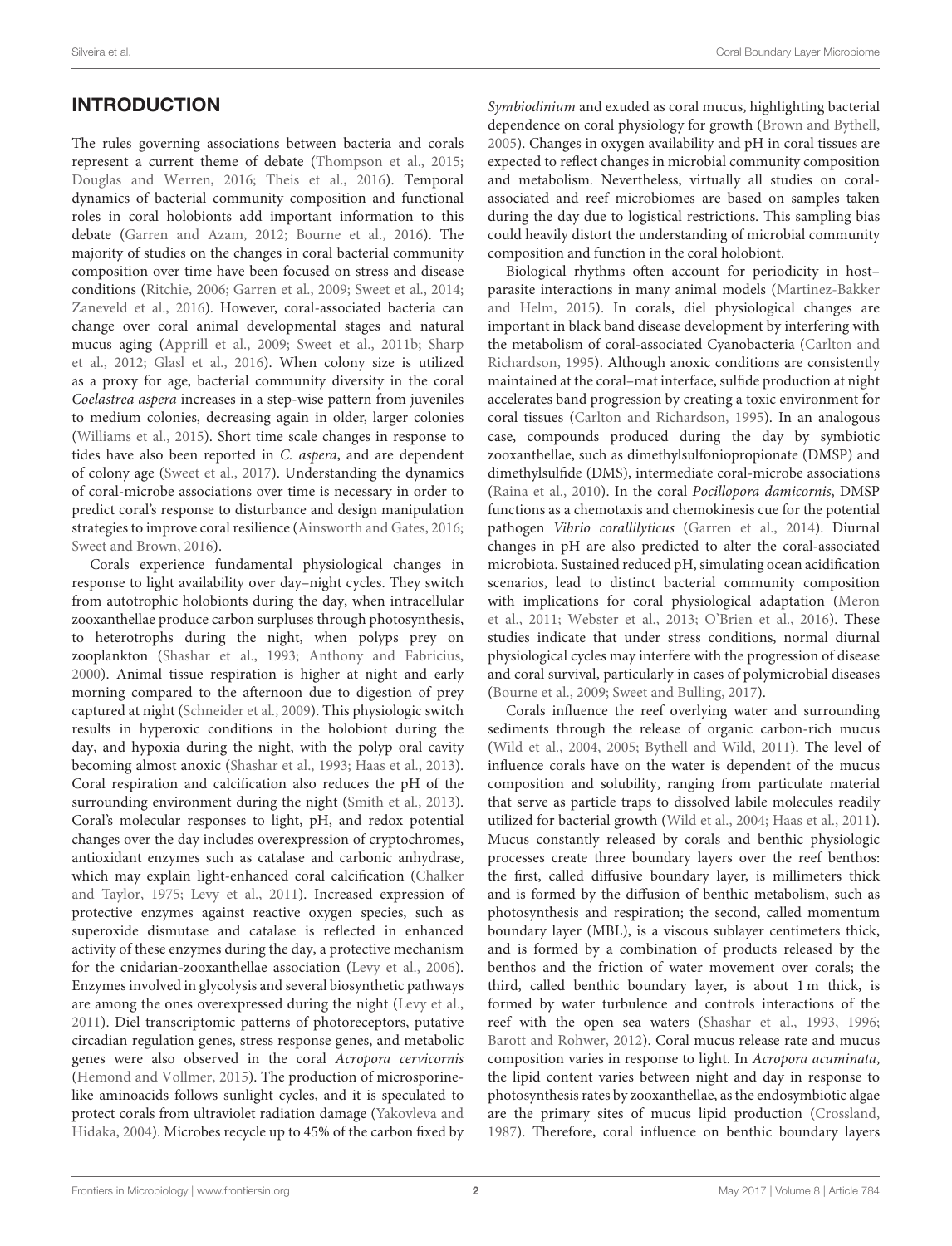is predicted to differ between day and night. Water column reef communities experience diurnal physiological changes in response to photosynthesis/respiration rates [\(Kayanne et al.,](#page-10-14) [1995\)](#page-10-14). Yet, these changes are thought to be a result of benthic respiration and calcification, as most reef production is of benthic origin [\(Kayanne et al., 1995;](#page-10-14) [Silveira et al., 2015\)](#page-10-15). The water column microbial communities in Heron Island, Great Barrier Reef, was significantly different between day and night (Sweet et al., [2010\)](#page-11-13). However, the lack of differences between tides was interpreted as a weak connection between the benthos and the water column, with planktonic processes governing the differences observed or, alternatively, rapid turnover and mixing offsetting the benthic–pelagic coupling [\(Sweet et al., 2010\)](#page-11-13).

Here, we hypothesized that the microbial community within coral MBL responds to changes in coral physiology. We investigated the microbial community associated with the MBL over the Brazilian endemic reef coral Mussismilia braziliensis in response to light availability. This genus forms ∼70% of the reef structure in the Abrolhos and is highly adapted to high turbidity stress periodically observed in the region due to continental runoff and sediment resuspension [\(Leão and Kikuchi, 2005;](#page-10-16) Segal et al., [2012;](#page-10-17) [Loiola et al., 2013\)](#page-10-18). Proteobacteria, Bacteroidetes, Firmicutes, Cyanobacteria, and Actinomycetes are the main groups associated to M. braziliensis [\(Reis et al., 2009;](#page-10-19) Castro et al., [2010;](#page-9-17) [Garcia et al., 2013\)](#page-9-18). In the present study, microbial community composition and functional profiles were compared between M. braziliensis's MBL and water column over one diel cycle. Microbial metagenomes were also compared with changes in nutrient concentrations and microbial, viral and picoeukaryotic abundances. We found that the coral MBL did not display a diurnal pattern in the time scale analyzed. The similarity between MBL and water column, and the correlation with nutrient concentrations suggested that water flow over corals outweighs the effect of coral physiology on the MBL microbial community.

# MATERIALS AND METHODS

## Sampling

Samples were collected from Santa Bárbara island (17.9647778S, 38.7027778W), inside the Abrolhos Marine National Park (SISBIO permit 27147-2) in August 14th to 16th, 2011, during the austral winter. The main organisms contributing to benthic cover in Santa Bárbara are: coral 7.7%, crustose coralline algae (CCA) 6.6%, fleshy algae 22.4%, and turf algae 66.4%. Our sampling strategy targeted the MBL above visually healthy M. braziliensis corals. MBL samples were taken within 5 cm from the coral surface by scuba divers using a manual bilge pump [\(Haas et al.,](#page-9-19) [2014\)](#page-9-19). To minimize the amount of overlying water into the MBL sample, material was pumped from the surface of eight adjacent colonies at each time point, for a total of 80 l. Due to the sampling method, this sample was mainly composed of coral MBL over the corals, but include some benthic boundary layer (further above the corals) and coral mucus that detaches from the colony [\(Barott and Rohwer, 2012\)](#page-9-15). Water column samples were taken from 1 m above the corals. Coral's MBL and water column were sampled at 5 and 4 m depth, respectively. Corals were sampled every 6 h for 48 h starting at 12:00 h on August 14th, for a total of nine samples through time. Water column was sampled every 6 h for 24 h starting at the same time, for a total of five samples through time. The reef area where the sampled coral heads were located was marked so we could return to the same location each time. Samples for nutrient and metagenomic analysis were collected and preserved according to [Haas et al. \(2014\)](#page-9-19). From each sample, three 50 ml aliquots were flash frozen in liquid nitrogen for nutrient concentration analysis. For Chlorophyll a analysis, triplicate 2 l subsamples were immediately filtered through 0.45 µm pore-size ester-cellulose filters (Millipore) and the filters were frozen. Three 2 l subsamples were filtered through 0.7 µm pore GF/F glass fiber filter and aliquots of 50 ml of the filtrate were conserved in amber bottles with 1 ml of phosphoric acid for Dissolved Organic Carbon (DOC) determination [\(Rezende et al., 2010\)](#page-10-20). Triplicate 1 ml subsamples were fixed with paraformaldehyde, glutaraldehyde and a mix of paraformaldehyde and glutaraldehyde (1, 0.5, and  $1 + 0.05\%$  final concentrations) for the fixation of eukaryotic autotrophs, viruses and bacteria, respectively. Sixty liters of each sample were concentrated through 100 kDa tangential flow filtration and subsequently filtered through a 0.22  $\mu$ m Sterivex to concentrate microbes. Sterivex were frozen in liquid nitrogen until laboratory processing for metagenomics sequencing.

# Nutrients and Microbial Abundance **Measurements**

Inorganic nutrients concentrations were determined using standard oceanographic methods [\(Grasshoff et al., 2009\)](#page-9-20). Briefly: (1) ammonia was determined by indophenol, (2) nitrite was determined by diazotization, (3) nitrate was determined by reduction in Cd–Cu column followed by diazotization, (4) total nitrogen was determined by digestion with potassium persulfate following nitrate determination, (5) orthophosphate was determined by reaction with ascorbic acid, (6) total phosphorous by acid digestion to phosphate, and (7) silicate by reaction with molybdate. DOC concentration in the filtrates was determined by high catalytic oxidation using a TOC/TDN analyser (Shimadzu) [\(Rezende et al., 2010\)](#page-10-20). Chlorophyll filters were extracted overnight in 90% acetone at 4◦C and analyzed by fluorometry for chlorophyll concentration using a Turner Designs TD-700 fluorometer (Sunnyvale, CA, USA). Prokaryotic and viral abundances were determined by flow cytometry after incubating the samples with SYBR Green nucleic acid staining (Life Technologies, Carlsbad, CA) as previously described [\(Andrade et al., 2003\)](#page-9-21). Autotrophic eukaryotes abundance (pico and nanoeukaryotes) was determined by flow cytometry through chlorophyll autofluorescence.

# Metagenomic Sequencing and Anotation

To investigate the composition of microbial assemblages associated to M. braziliensis MBL we sequenced three metagenomes at "dark" time points: 00:00 on August 15th, 00:00 on August 16th, and 06:00 on August 16th (at the end of the second night). Three "day" time points were sequenced: 18:00 on August 14th (the first sampling day), 18:00 on August 15th, and 12:00 on August 16th, the last sampling day. We also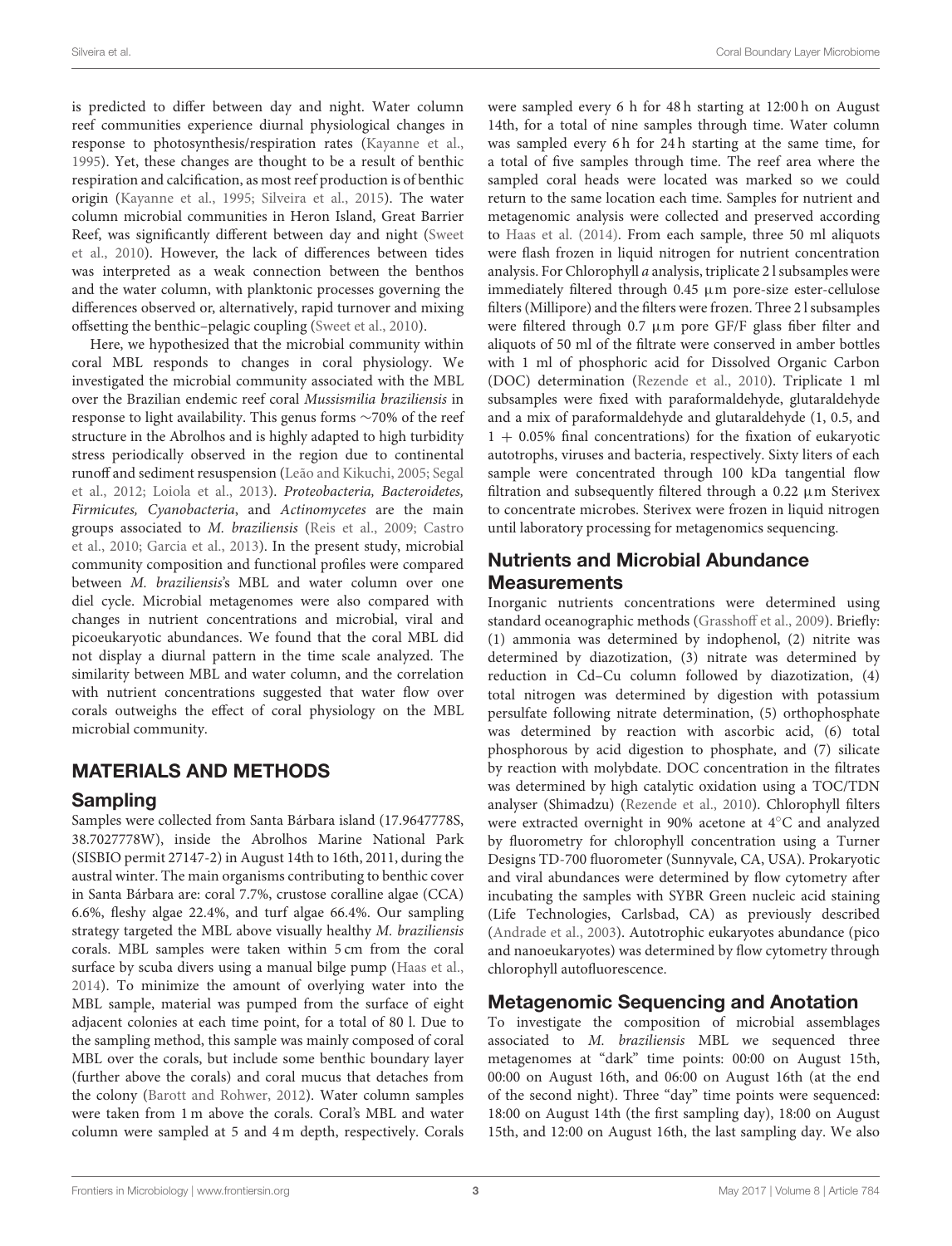sequenced one "night" water column sample from 00:00 on August 15th and one "day" water column sample from 12:00 on August 15th. Samples from 18:00 were taken before sunset, at the end of 12 h of daylight exposure, and therefore were grouped as "day." The same criteria was applied to 06:00 samples grouped as "night."

DNA was extracted from Sterivex after proteinase K/SDS treatment by phenol/chloroform/isoamyl alcohol technique, and sequenced on an Ion Torrent sequencer (Life Sciences, USA). Reads shorter than 100 bp and with mean quality scores lower than 25 were removed using PrinSeq [\(Schmieder and Edwards,](#page-10-21) [2011b\)](#page-10-21). High quality sequences were then de-replicated with TagCleaner [\(Schmieder et al., 2010\)](#page-10-22) and potential contaminants matching lambda or human DNA sequences removed with DeconSeq [\(Schmieder and Edwards, 2011a\)](#page-10-23). A summary of metagenomic sequencing, quality control, and sample grouping used in multivariate analyses is presented in **[Table 1](#page-3-0)**. Taxonomic annotation was performed using FOCUS and functional annotation using SUPERFOCUS [\(Silva et al., 2014,](#page-10-24) [2016\)](#page-10-25). Metagenomes are publically available on FigShare [\(https://doi.](https://doi.org/10.6084/m9.figshare.4614745.v1) [org/10.6084/m9.figshare.4614745.v1\)](https://doi.org/10.6084/m9.figshare.4614745.v1) and MG-RAST under the project Diel Mussismilia [\(http://metagenomics.anl.gov/linkin.](http://metagenomics.anl.gov/linkin.cgi?project=mgp14437) [cgi?project=mgp14437;](http://metagenomics.anl.gov/linkin.cgi?project=mgp14437) [Meyer et al., 2008\)](#page-10-26). Taxonomic and functional annotation tables utilized in multivariate analysis are provided as online Supplementary Materials.

## Statistical Analysis

Statistical analyses were performed using Vegan package in R [\(Dixon, 2003\)](#page-9-22) or using Primer 6 (PRIMER-E, Plymouth). Relative abundances (%) of taxonomic and functional groups were analyzed through non-metric multidimentional scaling (NMDS) in Vegan [\(Dixon, 2003\)](#page-9-22). The presence of significant clusters (time or sample source) was determined using Permutational ANOVA (PERMANOVA) using Bray-Curtis dissimilarities [\(Anderson, 2001\)](#page-9-23). To test for correlation between environmental variables and taxonomic and functional profiles we reduced the dataset to taxa or functions representing >1% of the annotated sequences (mean across all eight samples). The use of abundant groups is expected to reduce stochastic effects associated with rare members or functions [\(Shade and Gilbert,](#page-10-27) [2015\)](#page-10-27). Distance-based linear models (DistLM) analysis using Bray Curtis dissimilarity and scaled environmental variables

<span id="page-3-0"></span>

|  | TABLE 1   Metagenomes summary. |  |
|--|--------------------------------|--|
|--|--------------------------------|--|

was used to determine the contribution of each environmental variable to the total dissimilarity on taxonomic and functional profiles [\(McArdle and Anderson, 2001\)](#page-10-28). DistLM was ran stepwise with a second order Akaike Information Criteria (AICc) in Primer. We selected variables that contributed to 10% or more to the dissimilarity and performed a Canonical Correspondence Analysis (CCA) using Vegan in R to visualize the relationship between environmental variables and taxa/function. We performed a Pearson correlation test followed by Holm's p-values post-correction to determine significant correlations between environmental variables and taxa/functions [\(Holm,](#page-10-29) [1979\)](#page-10-29). Microbial communities can be modulated by the available nutrients, but the opposite scenario, where nutrient availability is a product of microbial metabolism, is also possible. Therefore, we also tested taxonomic and functional profiles as predictor of environmental variables in a separate DistLM-test.

# RESULTS

# Chlorophyll, Organic, and Inorganic **Nutrients**

Variation in organic and inorganic forms of nitrogen and phosphorous over time are shown in **[Table 2](#page-4-0)**. Concentration of total phosphorus and nitrogen, ammonium, and nitrite did not co-vary over time (Pearson correlation,  $p > 0.05$ ), while orthophosphate and nitrate were positively correlated (Pearson correlation  $r = 0.72$ ,  $p = 0.003$ ). Nitrate contributed to most of the inorganic nitrogen pool both in the coral MBL and the water column (1.70  $\pm$  0.04  $\mu$ M, mean  $\pm$  SE for coral and 1.79  $\pm$  0.26 for water column, compared to 0.15  $\pm$  0.05 and 0.05  $\pm$ 0.05 for nitrite and 0.17  $\pm$  0.07 and 0.29  $\pm$  0.14 for ammonium in coral and water column, respectively). Concentration of DOC and Chlorophyll a are shown in **[Table 2](#page-4-0)**. DOC correlated with total nitrogen, including the organic nitrogen pool (Pearson correlation  $r = 0.79$ ,  $p < 0.001$ ). Chlorophyll a, DOC, and nutrient concentrations were not significantly different between day and night samples (Welch Two Sample *t*-test  $p > 0.05$  for all tests on the coral MBL only, water column only, and MBL and water combined). Therefore, we were not able to identify diurnal patterns in nutrient concentration in the MBL above M. braziliensis or the water column at this time scale.

| Sample                      | Time group | Sequences generated | Sequences after QC | Passed QC (%) | <b>MG-RAST ID</b> |
|-----------------------------|------------|---------------------|--------------------|---------------|-------------------|
| Coral MBL 08.15.11 18:00    | Day        | 799.095             | 601.398            | 75.26         | 4644203.3         |
| Coral MBL 08.15.11 00:00    | Night      | 4.820.694           | 4.096.018          | 84.97         | 4644204.3         |
| Coral MBL 08.15.11 18:00    | Day        | 2,007,447           | 1,466,499          | 73.05         | 4644206.3         |
| Coral MBL 08.16.11 00:00    | Night      | 1.946.874           | .495.057           | 76.79         | 4644206.3         |
| Coral MBL 08.16.11 06:00    | Night      | 47.502              | 37.850             | 79.68         | 4644208.3         |
| Coral MBL 08.16.11 12:00    | Day        | 71.627              | 42.363             | 59.14         | 4644207.3         |
| Water column 08.15.11 00:00 | Night      | 1.397.498           | 1,114,569          | 79.75         | 4644209.3         |
| Water column 08.15.11 12:00 | Day        | 5,74,364            | 4,47,371           | 77.89         | 4644210.3         |

Number of sequences generated and percentage of sequences that passed quality control using Prinseq. Sample source and time group indicate sample clustering for PERMANOVA-tests.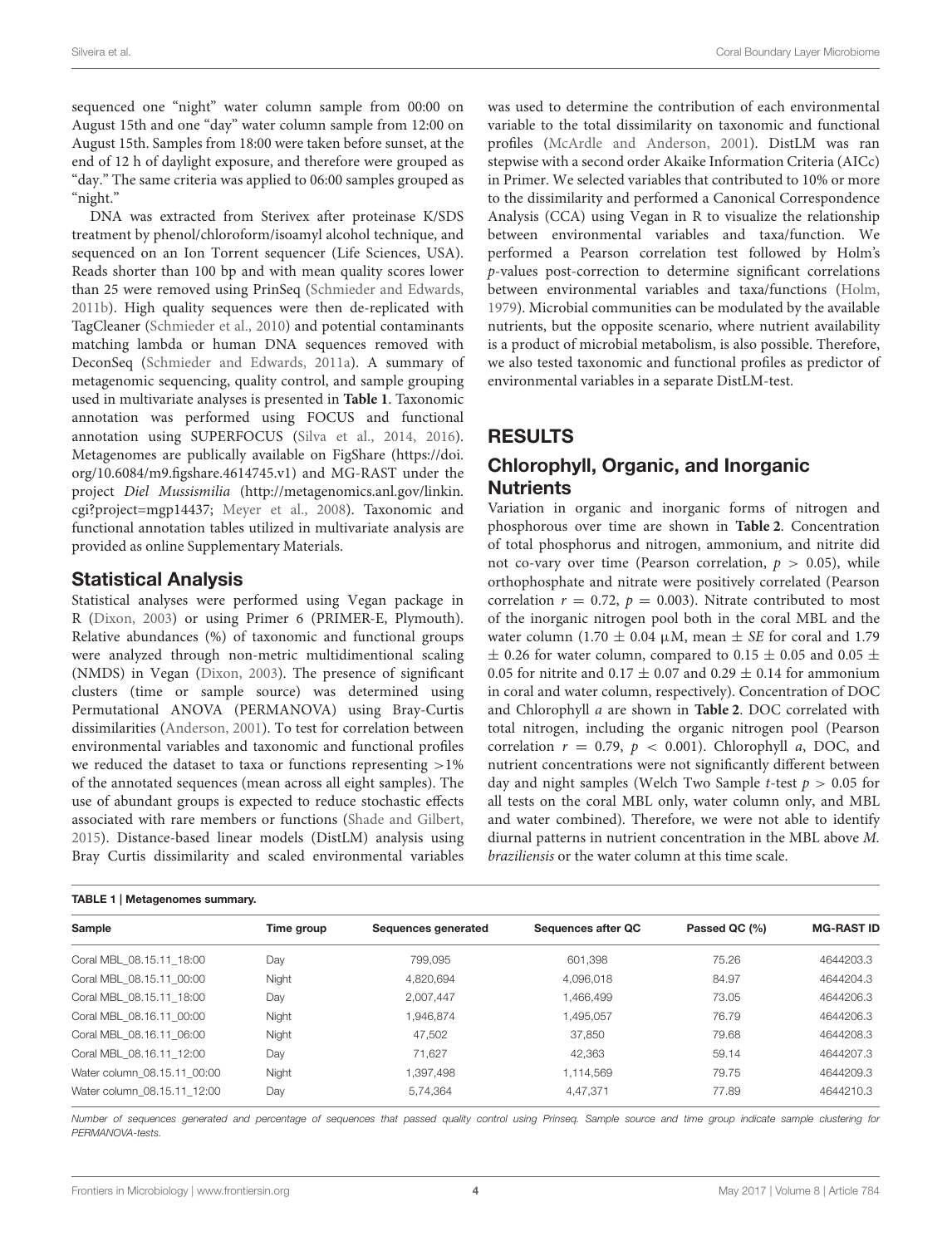| Sample       | Date  | Time  | Ortophosphate | <b>Total Phosphorus</b> | NH <sub>3</sub> | <b>Nitrite</b> | <b>Nitrate</b> | Total Nitrogen | Chlorophyll a | <b>DOC</b>   |
|--------------|-------|-------|---------------|-------------------------|-----------------|----------------|----------------|----------------|---------------|--------------|
| Coral MBL    | 08/14 | 12:00 | 0.12(0.00)    | 0.29(0.01)              | 0.05(0.01)      | 0.05(0.00)     | .69(0.02)      | 5.61(0.25)     | 0.06(0.02)    | 115.8 (00.0) |
| Coral MBL    | 08/14 | 18:00 | 0.18(0.01)    | 0.39(0.01)              | 0.15(0.03)      | 0.06(0.01)     | 1.80 (0.01)    | 7.56(0.83)     | 0.26(0.03)    | 113.3 (15.8) |
| Coral MBL    | 08/15 | 00:00 | 0.10(0.01)    | 0.22(0.01)              | 0.42(0.04)      | 0.05(0.00)     | 1.63 (0.03)    | 6.77(0.39)     | 0.46(0.06)    | 129.1 (25.0) |
| Coral MBL    | 08/15 | 06:00 | 0.18(0.01)    | 0.36(0.01)              | 0.61(0.09)      | 0.07(0.00)     | 1.58 (0.02)    | 9.00(1.75)     | 0.26(0.06)    | 140.8 (37.5) |
| Coral MBL    | 08/15 | 12:00 | 0.14(0.01)    | 0.37(0.01)              | 0.05(0.00)      | 0.08(0.01)     | 1.75 (0.08)    | 11.24 (1.74)   | 1.62(0.39)    | 155.8 (1.66) |
| Coral MBL    | 08/15 | 18:00 | 0.14(0.01)    | 0.27(0.01)              | 0.05(0.00)      | 0.07(0.01)     | 1.49 (0.11)    | 7.38(0.48)     | 0.35(0.03)    | 125.0 (39.1) |
| Coral MBL    | 08/16 | 00:00 | 0.73(0.03)    | na                      | na              | 0.47(0.01)     | 1.69 (0.05)    | 7.7(0.86)      | 0.62(0.11)    | 129.1 (25.0) |
| Coral MBL    | 08/16 | 06:00 | 0.14(0.00)    | 0.25(0.01)              | 0.06(0.01)      | 0.08(0.02)     | 1.88 (0.07)    | 6.65(0.57)     | 0.35(0.17)    | 104.1 (3.33) |
| Coral MBL    | 08/16 | 12:00 | 4.07(0.05)    | na                      | 0.08(0.01)      | 0.41(0.01)     | na             | 7.7(0.86)      | 0.45(0.21)    | 105.8 (9.16) |
| Water Column | 08/14 | 12:00 | 0.08(0.00)    | 0.24(0.01)              | $<$ 0.05 (0.00) | 0.04(0.01)     | 1.72 (0.09)    | 5.09(0.54)     | 0.31(0.02)    | 169.1 (49.1) |
| Water Column | 08/14 | 18:00 | 0.08(0.00)    | 0.21(0.01)              | 0.08(0.01)      | 0.05(0.01)     | 1.67 (0.02)    | 5.50(0.69)     | 0.31(0.24)    | 135.8 (45.0) |
| Water Column | 08/15 | 00:00 | 0.11(0.01)    | 0.23(0.00)              | 1.00(0.09)      | 0.05(0.01)     | 1.82 (0.04)    | 5.17(0.50)     | 0.30(0.22)    | 103.3 (7.5)  |
| Water Column | 08/15 | 06:00 | 0.11(0.02)    | 0.21(0.01)              | 0.33(0.04)      | 0.05(0.00)     | 1.93 (0.08)    | 5.15(0.01)     | 0.15(0.04)    | 136.6 (67.5) |
| Water Column | 08/15 | 12:00 | 0.09(0.01)    | 0.21(0.03)              | 0.05(0.00)      | 0.06(0.01)     | 1.81 (0.01)    | 5.08(0.40)     | 0.30(0.08)    | 114.1 (12.5) |

<span id="page-4-0"></span>TABLE 2 | Inorganic nutrients, Chlorophyll a and DOC concentrations in M. braziliensis boundary layer and water column over a diel cycle.

Values represent means of triplicate measurements, in  $\mu$ mol. $l^{-1}$ , and standard deviation in parenthesis.

## Microbial Abundance

Prokaryotic abundances ranged from 3.2  $\times$   $10^5$  to 7.0  $\times$   $10^5$  ml $^{-1}$ in the coral MBL, and from  $4.4 \times 10^5$  to  $6.6 \times 10^5$  ml<sup>-1</sup> in the water column. Viral abundances ranged from  $4.8\,\times\,10^6$  to  $10.6 \times 10^6$  ml<sup>-1</sup> on the coral and  $5.1 \times 10^6$  to  $7.3 \times 10^6$  ml<sup>-1</sup> in the water column. When analyzing MBL and water column samples together, viruses and prokaryotes showed a significant negative correlation to each other (Pearson  $r = -0.57$ ,  $p =$ 0.03). Prokaryotic abundance also correlated negatively to total phosphorous concentration (Pearson  $r = -0.72$ ,  $p = 0.003$ ), while viral abundance correlated positively to total phosphorous (Pearson  $r = 0.56$ ,  $p = 0.03$ ). The abundance of autotrophic picoand nanoeukayotes ranged from  $4.2 \times 10^3$  to  $10 \times 10^3$  ml<sup>-1</sup> and from 3.6  $\times$  10<sup>2</sup> to 10.8  $\times$  10<sup>2</sup> ml<sup>-1</sup>, respectively. Pico and nanoeukaryote abundances were positively correlated to each other (Pearson  $r = 0.66$ ,  $p = 0.008$ ) and were both negatively correlated to viral abundance (Pearson  $r = -0.61$ ,  $p = 0.01$  and  $r = -0.65$ ,  $p = 0.01$  for pico- and nanoeukaryotes, respectively). Prokaryotic and picoeukaryote abundances correlated positively (Pearson  $r = 0.76$ ,  $p = 0.001$ ). No diurnal patterns were observed in the microbial and viral abundances on the coral MBL or in the water column (Welch Two Sample *t*-test  $p > 0.05$  for all tests on the coral MBL only, water column only, and MBL and water combined). However, over the course of the diurnal monitoring we detected a viral burst event that occurred at 18:00 of the first night. At this time, prokaryotic abundances in the MBL dropped to the lowest values recorded during the cycles, while viral abundances peaked (**[Figure 1](#page-5-0)**).

# Microbial Taxonomic and Functional Profiles

The microbial community associated with M. braziliensis MBL at night was dominated by Proteobacteria (mean of 32.2% of annotated reads), Firmicutes (21.5%), Thaumarchaeota (9.6%), Euryarchaeota (8.4%), Cyanobacteria (5.9%), and Bacteroidetes (4.4%). During the day, the same phyla were dominant, except for Euryarchaeota: Proteobacteria (41.6%), Bacteroidetes (13.79%), Cyanobacteria (8.3%), Firmicutes (8.2%), Thaumarchaeota (4.3%), and Tenericutes (4.2%). The main phyla in the water column at night were Proteobacteria (39.4%), Cyanobacteria (17.2%), Firmicutes (9.4%), Thaumarchaeota (7.4%), and Euryarchaota (5.7%). Overall, the same phyla dominated all three groups of samples.

At the genus level, the microbial community associated with M. braziliensis MBL at night was dominated by members of the genera Anaplasma (9.2%, mean of annotated sequences), Coprococcus (6.05%), Staphylococcus (5.6%), unclassified Alphaproteobacteria (5.0%), Coprothermobacter (5.0%), and the archaeal genus Nitrosopumilus (5.0%) (**[Figure 2A](#page-6-0)** and Supplementary Material 1). During the day, the dominant members were unclassified Alphaproteobacteria (6.9%), Fluviicola (4.8%), Vibrio (4.6%), Synechococcus (4.6%), Glaciecola (3.8%), and Alteromonas (3.5%). The most abundant genera in the water column were Synechococcus (12.5%), unclassified Alphaproteobacteria (8.3%), Hirschia (5.3%), Anaplasma (4.9%), Prochorococcus (4.4%), and Nitrosopumilus (3.0%). NMDS analysis based on relative abundances of genera showed no significant clusters among the three tested groups (water column, MBL daytime and MBL nighttime, PERMANOVA p > 0.05, **[Figure 3A](#page-6-1)**). Bacterial richness, diversity, and evenness at the species level did not significantly differ between day and night in the MBL (**[Table 3](#page-7-0)**, *t*-test  $p = 0.29, 0.347,$  and 0.0516 for Chao richness, Shannon diversity (H′ ), and Pielou's evenness, respectively).

Abundant functional subsystems were remarkably similar across MBL and water samples at night and day (**[Figure 2B](#page-6-0)** and Supplementary Material 2). The most abundant functions at the level 1 Subsystems according to SEED database were carbohydrates (13.1  $\pm$  0.5%, mean  $\pm$  SD); amino acids and derivatives (11.9  $\pm$  1.4%); protein metabolism (9.6  $\pm$  1.2%); cofactors, vitamins, prosthetic groups, pigments  $(8.7 \pm 0.5\%)$ , and RNA metabolism (6.3  $\pm$  1.1%). At the level 2, most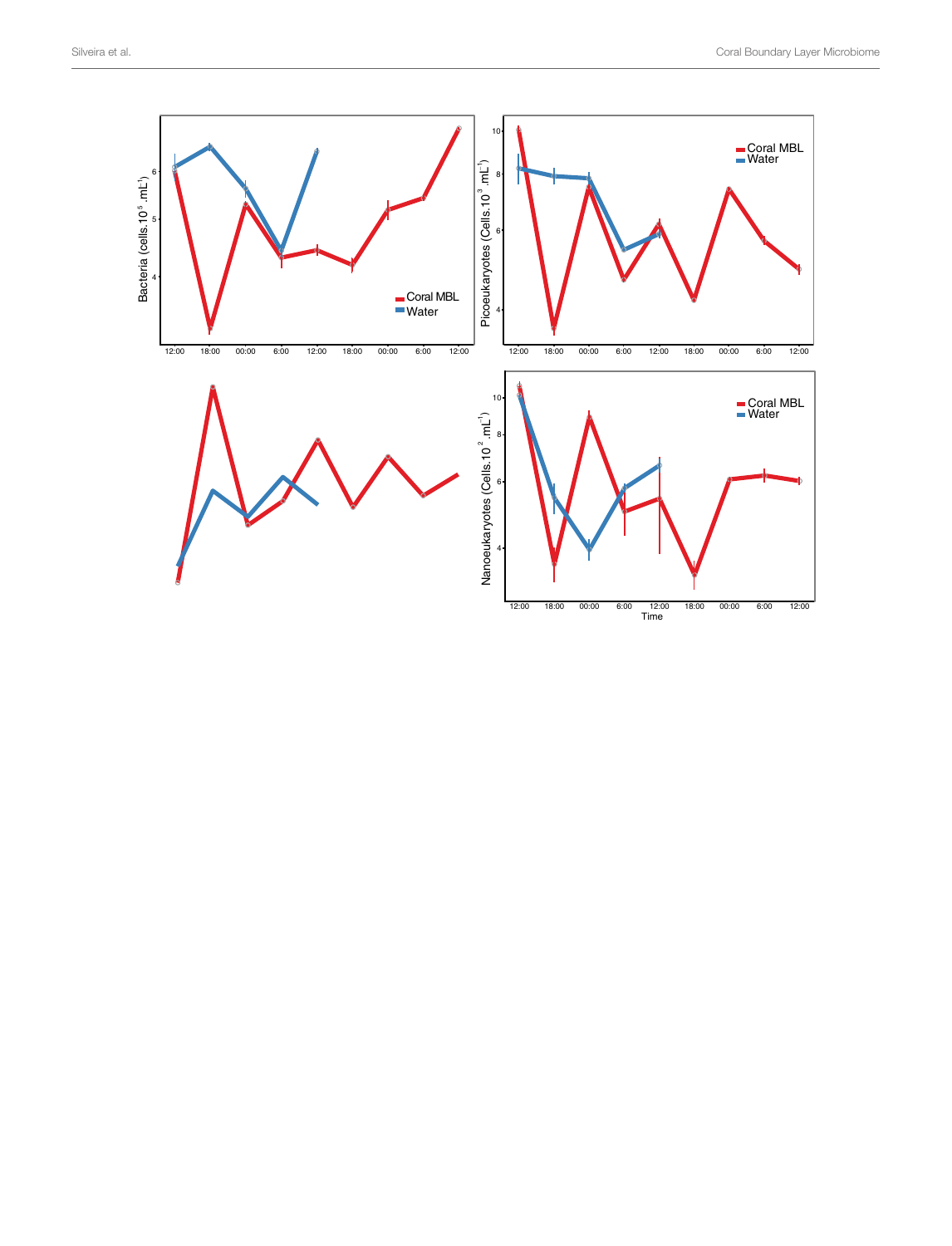

<span id="page-6-0"></span>variables. Orthophosphate, nitrate, and cell abundance were the variables contributing to the highest proportion of explanation (45, 29, and 24%, respectively), however p-values were not significant (0.08, 0.1, and 0.1, respectively). Accordingly, the reverse test where functional profiles were tested as predictors of environmental variables showed no significant functions.

# **DISCUSSION**

Current coral microbiome studies are mostly focused on finding species-specific associations across geographical patterns and disturbance response [\(Hester et al., 2015;](#page-10-30) [Bourne et al., 2016;](#page-9-2) [Hernandez-agreda et al., 2016\)](#page-10-31). Most studies investigating temporal variability in coral microbiomes are focused on relatively long time scales, weeks to months, with little



<span id="page-6-1"></span>information available on temporal variability at the diel scale [\(Glasl et al., 2016;](#page-9-5) [Zaneveld et al., 2016\)](#page-11-3). This contrasts with the strong diurnal variation imposed by coral physiology (Sorek et al., [2014\)](#page-10-32). Here, we aimed to fill this gap by analyzing microbial dynamics on the MBL above the coral M. braziliensis at the diel scale. We found no evidence for a diel pattern in bacterial taxonomic and functional profiles at the time scale sampled, and observed that the variability of taxonomic profiles correlated with nutrient concentrations, suggesting that the coral MBL was more influenced by water column dynamics than by coral physiology. This result is consistent with previous findings in water column bacterial communities in the Great Barrier Reef, and supports the hypothesis that diurnal patterns in community composition are related to planktonic processes rather than to benthic–pelagic coupling [\(Sweet et al., 2010\)](#page-11-13).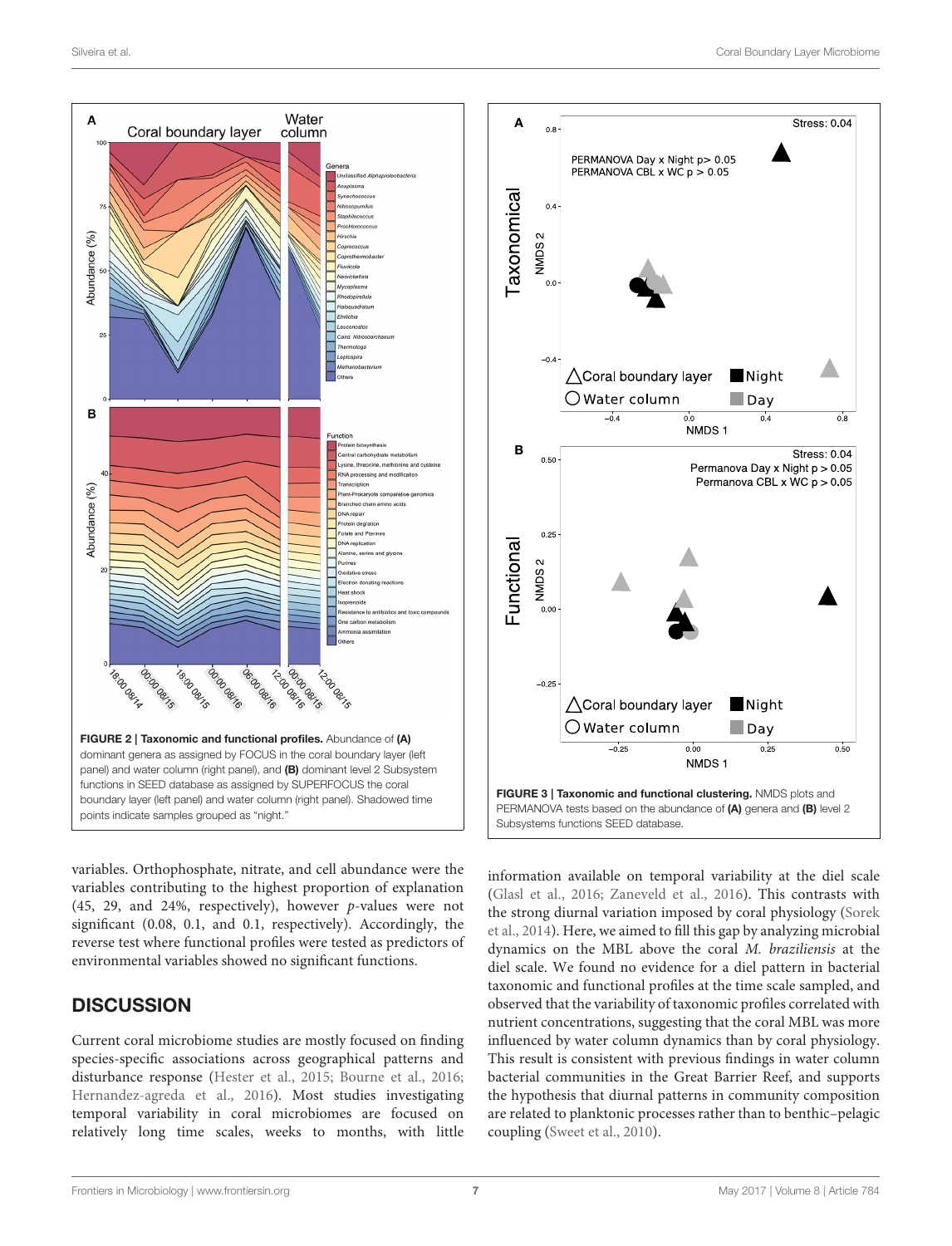<span id="page-7-0"></span>TABLE 3 | Bacterial richness and diversity indexes at the species level.

| <b>Sample</b>               | <b>Species</b><br>count | Chao  | Shannon<br>(H') | <b>Evenness</b> |
|-----------------------------|-------------------------|-------|-----------------|-----------------|
| Coral MBL 08.15.11 18:00    | 1.363                   | 1.402 | 5.527721        | 0.7658835       |
| Coral MBL 08.15.11 00:00    | 1.446                   | 1.456 | 4.906071        | 0.6742298       |
| Coral MBL 08.15.11 18:00    | 1.088                   | 1.245 | 5.510376        | 0.7880864       |
| Coral MBL 08.16.11 00:00    | 1.403                   | 1.424 | 5.238537        | 0.722919        |
| Coral MBL 08.16.11 06:00    | 1.049                   | 1.254 | 5.203073        | 0.7480417       |
| Coral MBL 08.16.11 12:00    | 604                     | 935   | 4.977831        | 0.7773519       |
| Water column 08.15.11 00:00 | 1.408                   | 1.424 | 5.145579        | 0.7097424       |
| Water column 08.15.11 12:00 | 1.391                   | 1.435 | 4.963443        | 0.6857689       |

The dominant taxa observed in M. braziliensis MBL belong to Proteobacteria, Firmicutes, Thaumarchaeota, and Cyanobacteria phyla, which were previously reported as abundant in M. braziliensis mucus, along with Planctomycetes and Bacteroidetes [\(Reis et al., 2009;](#page-10-19) [Garcia et al., 2013\)](#page-9-18). Other coral species within the Mussismilia genus, however, were previously shown to harbor distinct bacterial community profile even at the phylum level, with higher abundance of Actinobacteria, Acidobacteria, Lentisphaera, and Nitrospira [\(Castro et al., 2010\)](#page-9-17). This result shows that both the MBL sample and the water above are under influence of coral mucus and support the hypothesis of stable interactions between microbes and the Mussismilia genus [\(Carlos et al., 2013;](#page-9-24) [Fernando et al., 2014\)](#page-9-25). Growing evidence suggest that different coral species select for specific bacterial assemblages, even at large geographic scales (Hernandez-agreda et al., [2016;](#page-10-31) [Neave et al., 2016\)](#page-10-33). Stable members of the bacterial community were found in low abundance in Porites corals across the Pacific, while abundant members were often sporadic [\(Ainsworth et al., 2015;](#page-9-26) [Hester et al., 2015\)](#page-10-30). Likewise, rare or low-abundance prokaryotic families drive the differences in microbial community composition between depths within the depth generalist coral Stephanocoenia intersepta (Glasl et al., [2017\)](#page-9-27). Microbial community associated with the coral Seriatopora hystrix correlated more with habitat than with coral host genotype [\(Pantos et al., 2015\)](#page-10-34). The lack of diurnal differences observed here may be a result of abundant, sporadic members that do not respond to quick changes in coral physiology compared to stable, low abundance members. We predict that stable members of the holobiont that co-evolve with their hosts would respond to changes in host physiology by synchronizing growth and metabolism. This type of relationship is not expected in transient members that are highly subject to stochastic processes.

Microbial association with corals can be shaped by host genotype and environmental features [\(Rohwer et al., 2002;](#page-10-35) [Zilber-Rosenberg and Rosenberg, 2008\)](#page-11-14). Although our sampling procedure targets microbes from the MBL, predicted to have a relatively weak relationship with the coral compared to tissueassociated microbes, we observed high abundance of typical symbiotic genera such as Anaplasma, Hirchia, Neoricketsia, Mycoplasma, and Ehrlichia. These groups comprise obligate endosymbionts of some arthropods and have reduced genomes that retain only essential functions, often including genes that

serve the hosts [\(López-Madrigal et al., 2011;](#page-10-36) McCutcheon and Moran, [2011\)](#page-10-37). It is possible that the sequences observed here came from obligate coral symbiont species belonging to these genera, but not yet described. These microbes could be both naturally expelled from the coral surface during mucus exudation or we could have accidentally sampled fragments of coral tissue during the MBL pumping. Although bacterial assemblages differ between compartments within the coral holobiont, endosymbiotic microorganisms are found in coral mucus samples collected by the milking method, showing that differentiating between these compartments requires fine-scale sampling procedures [\(Sweet et al., 2011a\)](#page-11-15).

Association between specific microbial community functional profiles and environmental conditions are consistently observed over time and space, regardless of species composition [\(Huttenhower et al., 2012\)](#page-10-38). The highly similar functional profiles found here in both diurnal and nocturnal MBL, and lack of correlation with short-term fluctuation in nutrient concentration corroborates the idea of a functional profile characteristic of the studied reefs. Functions related to carbohydrate metabolism, amino acids, and protein metabolism were the most abundant, as observed before in water column microbial metagenomes of the Abrolhos region [\(Bruce et al., 2012\)](#page-9-28). This profile differs from those of pristine coral reefs in the Pacific, where respiration and virulence were the most abundant functions [\(Dinsdale et al.,](#page-9-29) [2008a](#page-9-29)[,b\)](#page-9-30). These differences may, however, be a result of method variability, from DNA extraction to sequencing (Wood-Charlson et al., [2015\)](#page-11-16).

Despite the lack of a diel pattern in nutrients and microbial abundance during the sampled period, we identified a synchronized change in total prokaryotic and viral abundance that indicated a lytic event. Studies of short time scale variation in viral abundances in marine environments have conflicting results, and most of them did not display diel cycles (Jiang and Paul, [1994;](#page-10-39) [Winter et al., 2004;](#page-11-17) [Winget and Wommack, 2009\)](#page-11-18). Likewise, little empirical evidence exists for Kill-the-Winner dynamics in complex mixed communities [\(Thingstad, 2000;](#page-11-19) [Knowles et al., 2016\)](#page-10-40). Interestingly, pico- and nanoeukaryotes abundance were negatively correlated with total viral abundance  $(r = -0.61$  and  $-0.65$ , respectively). This suggests that a significant fraction of the active community might be comprised of eukaryotic viruses, despite the fact that these viruses comprise only about 10% of total the viral community [\(Brussaard et al.,](#page-9-31) [2010;](#page-9-31) [Silveira et al., 2015\)](#page-10-15). It was not possible to differentiate groups V1, V2, and V3 in our samples, which correspond to bacteriophages or eukaryotic viruses, preventing to conclusively determine if the largest variance was indeed in the eukaryotic virus group [\(Brussaard, 2004;](#page-9-32) [Brussaard et al., 2010\)](#page-9-31).

The lack of diel patterns and the correlations between taxonomic dissimilarities and nutrients suggest that water flow over corals determines microbial community composition in the MBL, rather than diel switches in coral physiology. Community assembly patterns observed here in the MBL, and before in the coral holobiont, indicate that stochastic processes such as migration or nutrient fluctuations due to hydrodynamics are important forces shaping the short-term fluctuations in the microbiome, as opposed to deterministic processes [\(Sloan et al.,](#page-10-41) [2006;](#page-10-41) [Hester et al., 2015\)](#page-10-30). This pattern has been observed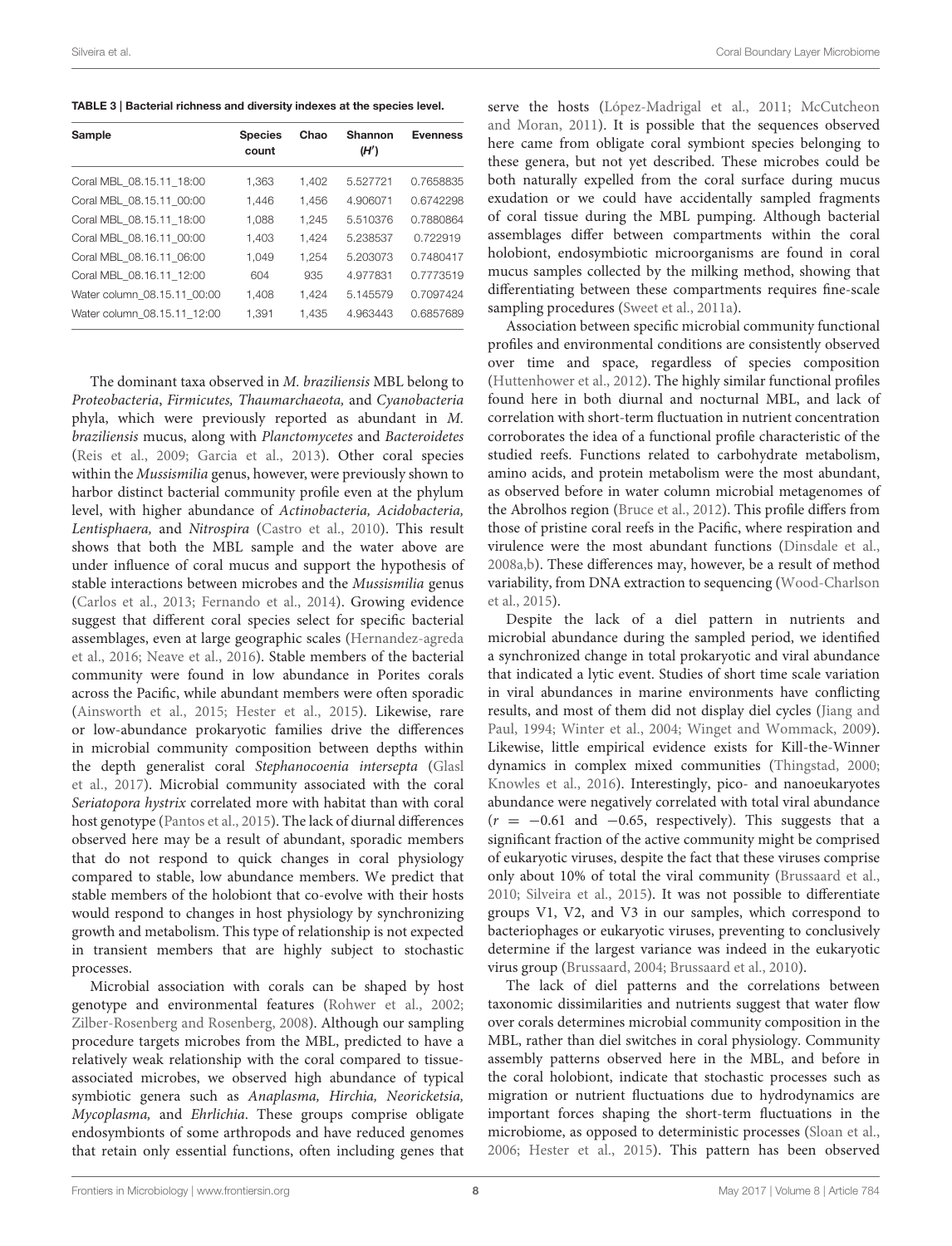

in several microbial communities and can be explained by a stochastic neutral community model [\(Sloan et al., 2006\)](#page-10-41). It is also possible that significant diurnal changes in the community happen in the coral holobiont and in the diffusive boundary layer at the millimeter scale. The diffusive boundary layer of S. pistillata is significantly thinner when a 5 cm/s current is applied (Shashar et al., [1993\)](#page-10-2). To address whether diurnal patterns in community composition occur on coral diffuse boundary layer, tank, and

field approaches that target spatially-defined sampling at the scale of millimeters, reduce water flow, or amplify the effect of coral physiology are necessary.

In conclusion, we show that the microbial community in the MBL of the coral M. braziliensis do not display significant diurnal patterns. Instead, this community is similar to the water column 1 m above the corals and responds to environmental fluctuations in nutrient concentrations. Our results suggest that despite coral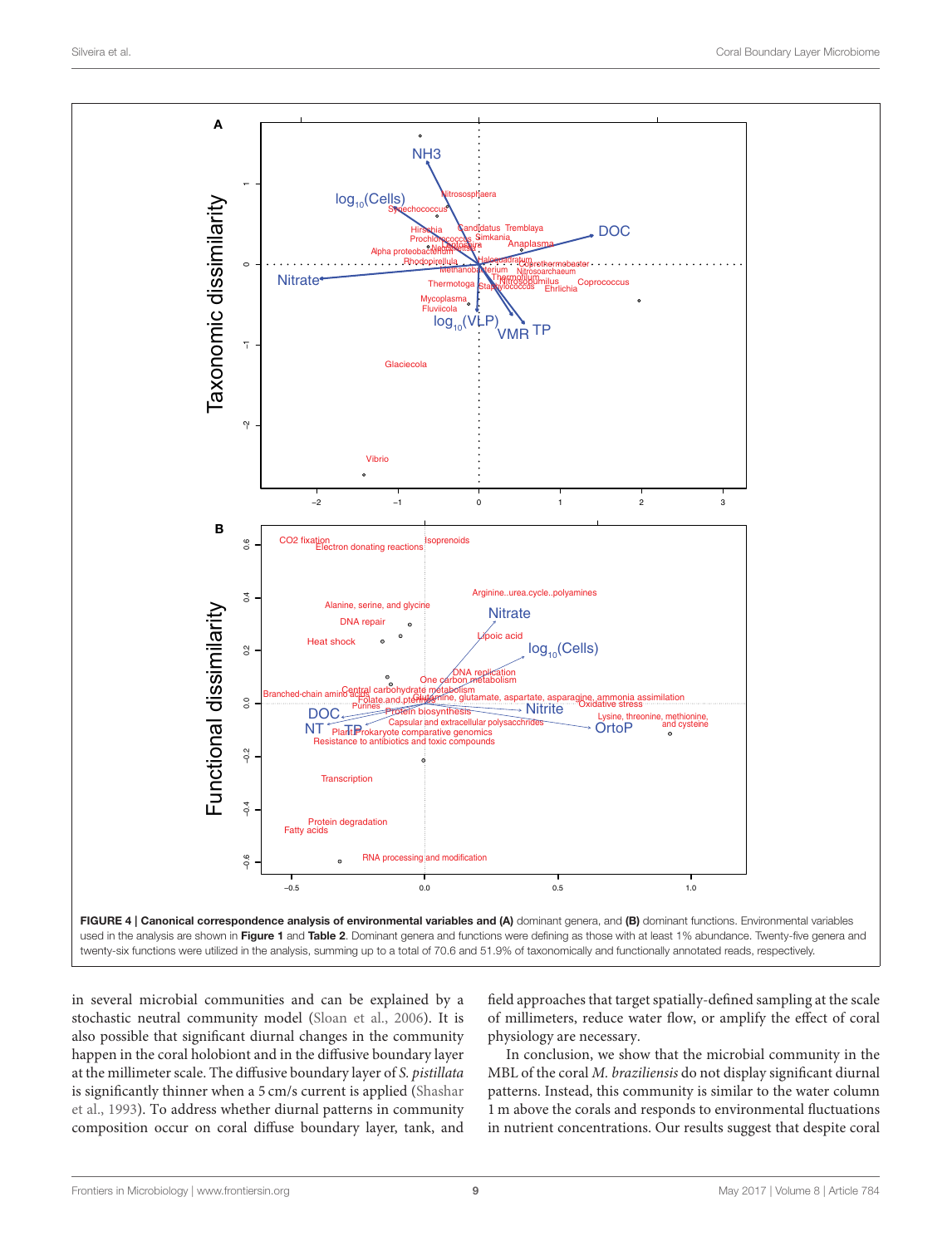mucus contribution to the MBL community composition, the overlying water currents contribute more to short term variability in community assembly than diurnal changes in coral physiology. These results expand the view of short-term temporal dynamics of coral microbiome, often bypassed in studies on coral health and reef ecology.

# AUTHOR CONTRIBUTIONS

CS, GG, and FT designed the study; CS, GG, FC, GS, JH, LO, AC, CR, CT, RF, RE, and ED generated and analyzed the data; CS and FT wrote the manuscript and all authors contributed to revisions.

## **REFERENCES**

- <span id="page-9-6"></span>Ainsworth, T. D., and Gates, R. D. (2016). Corals' microbial sentinels. Science 352, 1518–1520. doi: [10.1126/science.aad9957](https://doi.org/10.1126/science.aad9957)
- <span id="page-9-26"></span>Ainsworth, T. D., Krause, L., Bridge, T., Torda, G., Raina, J., Zakrzewski, M., et al. (2015). The coral core microbiome identifies rare bacterial taxa as ubiquitous endosymbionts. ISME J. 9, 2261–2274. doi: [10.1038/ismej.2015.39](https://doi.org/10.1038/ismej.2015.39)
- <span id="page-9-23"></span>Anderson, M. J. (2001). A new method for non-parametric multivariate analysis of variance. Austral Ecol. 26, 32–46. doi: [10.1111/j.1442-9993.2001.01070.pp.x](https://doi.org/10.1111/j.1442-9993.2001.01070.pp.x)
- <span id="page-9-21"></span>Andrade, L., Gonzalez, A., Araujo, F., and Paranhos, R. (2003). Flow cytometry assessment of bacterioplankton in tropical marine environments. J. Microbiol. Methods 55, 841–850. doi: [10.1016/j.mimet.2003.08.002](https://doi.org/10.1016/j.mimet.2003.08.002)
- <span id="page-9-7"></span>Anthony, K. R. N., and Fabricius, K. E. (2000). Shifting roles of heterotrophy and autotrophy in coral energetic under varying turbidity. J. Exp. Mar. Bio. Ecol. 221–253. doi: [10.1016/S0022-0981\(00\)00237-9](https://doi.org/10.1016/S0022-0981(00)00237-9)
- <span id="page-9-4"></span>Apprill, A., Marlow, H. Q., Martindale, M. Q., and Rappé, M. S. (2009). The onset of microbial associations in the coral Pocillopora meandrina. ISME J. 3, 685–699. doi: [10.1038/ismej.2009.3](https://doi.org/10.1038/ismej.2009.3)
- <span id="page-9-15"></span>Barott, K. L., and Rohwer, F. L. (2012). Unseen players shape benthic competition on coral reefs. Trends Microbiol. 20, 621–628. doi: [10.1016/j.tim.2012.08.004](https://doi.org/10.1016/j.tim.2012.08.004)
- <span id="page-9-13"></span>Bourne, D. G., Garren, M., Work, T. M., Rosenberg, E., Smith, G. W., and Harvell, C. D. (2009). Microbial disease and the coral holobiont. Trends Microbiol. 17, 554–562. doi: [10.1016/j.tim.2009.09.004](https://doi.org/10.1016/j.tim.2009.09.004)
- <span id="page-9-2"></span>Bourne, D. G., Morrow, K. M., and Webster, N. S. (2016). Insights into the coral microbiome: underpinning the health and resilience of reef ecosystems. Annu. Rev. Microbiol. 70, 102215–195440. doi: [10.1146/annurev-micro-102215-095440](https://doi.org/10.1146/annurev-micro-102215-095440)
- <span id="page-9-10"></span>Brown, B. E., and Bythell, J. C. (2005). Perspectives on mucus secretion in reef corals. Mar. Ecol. Prog. Ser. 296, 291–309. doi: [10.3354/meps296291](https://doi.org/10.3354/meps296291)
- <span id="page-9-28"></span>Bruce, T., Meirelles, P. M., Garcia, G., Paranhos, R., Rezende, C. E., de Moura, R. L., et al. (2012). Abrolhos bank reef health evaluated by means of water quality, microbial diversity, benthic cover, and fish biomass data. PLoS ONE 7:e36687. doi: [10.1371/journal.pone.0036687](https://doi.org/10.1371/journal.pone.0036687)
- <span id="page-9-32"></span>Brussaard, C. (2004). Optimization of procedures for counting viruses by flow cytometry. Appl. Environ. Microbiol. [70, 1506–1513. doi: 10.1128/AEM.](https://doi.org/10.1128/AEM.70.3.1506-1513.2004) 70.3.1506-1513.2004
- <span id="page-9-31"></span>Brussaard, C. P. D., Payet, J. P., Winter, C., and Weinbauer, M. G. (2010). Quantification of aquatic viruses by flow cytometry. Man. Aquat. Viral Ecol. 102–109. doi: [10.4319/mave.2010.978-0-9845591-0-7.102](https://doi.org/10.4319/mave.2010.978-0-9845591-0-7.102)
- <span id="page-9-14"></span>Bythell, J. C., and Wild, C. (2011). Biology and ecology of coral mucus release. J. Exp. Mar. Bio. Ecol. 408, 88–93. doi: [10.1016/j.jembe.2011.07.028](https://doi.org/10.1016/j.jembe.2011.07.028)
- <span id="page-9-24"></span>Carlos, C., Torres, T. T., and Ottoboni, L. M. M. (2013). Bacterial communities and species-specific associations with the mucus of Brazilian coral species. Sci. Rep. 3:1624. doi: [10.1038/srep01624](https://doi.org/10.1038/srep01624)
- <span id="page-9-11"></span>Carlton, R. G., and Richardson, L. L. (1995). Oxygen and sulfide dynamics in a horizontally migrating cyanobacterial mat: black band disease of corals. FEMS Microbiol. Ecol. 18, 155–162. doi: [10.1111/j.1574-6941.1995.tb00173.x](https://doi.org/10.1111/j.1574-6941.1995.tb00173.x)
- <span id="page-9-17"></span>Castro, A. P., Araújo, S. D., Reis, A. M. M., Moura, R. L., Francini-Filho, R. B., Pappas, G., et al. (2010). Bacterial community associated with healthy and

# ACKNOWLEDGMENTS

The work was funded by CNPq, CAPES, and FAPERJ. ED was supported by NSF (Grants 1323809 and 1330800). Computational resources for bioinformatic analyses were funded by NSF grant CNS-1305112 to RE.

# SUPPLEMENTARY MATERIAL

The Supplementary Material for this article can be found [online at: http://journal.frontiersin.org/article/10.3389/fmicb.](http://journal.frontiersin.org/article/10.3389/fmicb.2017.00784/full#supplementary-material) 2017.00784/full#supplementary-material

diseased reef coral Mussismilia hispida from Eastern Brazil. Microb. Ecol. 59, 658–667. doi: [10.1007/s00248-010-9646-1](https://doi.org/10.1007/s00248-010-9646-1)

- <span id="page-9-9"></span>Chalker, B. E., and Taylor, D. L. (1975). Light-enhanced calcification, and the role of oxidative phosphorylation in calcification of the coral Acropora cervicornis. Proc. R. Soc. London B Biol. Sci. 190, 323–331. doi: [10.1098/rspb.1975.0096](https://doi.org/10.1098/rspb.1975.0096)
- <span id="page-9-16"></span>Crossland, C. J. (1987). In situ release of mucus and DOC-lipid from the corals Acropora variabilis and Stylophora pistillata in different light regimes. Coral Reefs 6, 35–42. doi: [10.1007/BF00302210](https://doi.org/10.1007/BF00302210)
- <span id="page-9-29"></span>Dinsdale, E. A., Edwards, R. A., Hall, D., Angly, F., Breitbart, M., Brulc, J. M., et al. (2008a). Functional metagenomic profiling of nine biomes. Nature 452, 629–632. doi: [10.1038/nature06810](https://doi.org/10.1038/nature06810)
- <span id="page-9-30"></span>Dinsdale, E. A., Pantos, O., Smriga, S., Edwards, R. A., Angly, F., Wegley, L., et al. (2008b). Microbial ecology of four coral atolls in the Northern Line Islands. PLoS ONE 3:e1584. doi: [10.1371/journal.pone.0001584](https://doi.org/10.1371/journal.pone.0001584)
- <span id="page-9-22"></span>Dixon, P. (2003). VEGAN, a package of R functions for community ecology. J. Veg. Sci. 14, 927–930. doi: [10.1111/j.1654-1103.2003.tb02228.x](https://doi.org/10.1111/j.1654-1103.2003.tb02228.x)
- <span id="page-9-0"></span>Douglas, A. E., and Werren, J. H. (2016). Holes in the hologenome: why host-microbe symbioses are not holobionts. MBio 7:e02099. doi: [10.1128/mBio.02099-15](https://doi.org/10.1128/mBio.02099-15)
- <span id="page-9-25"></span>Fernando, S. C., Wang, J., Sparling, K., Garcia, G. D., Francini-Filho, R. B., de Moura, R. L., et al. (2014). Microbiota of the Major South Atlantic reef building coral Mussismilia. Microb. Ecol. 69, 267–280. doi: [10.1007/s00248-014-0474-6](https://doi.org/10.1007/s00248-014-0474-6)
- <span id="page-9-18"></span>Garcia, G. D., Gregoracci, G. B., Santos, E. O., Meirelles, P. M., Silva, G. G. Z., Edwards, R., et al. (2013). Metagenomic analysis of healthy and white plague-affected Mussismilia braziliensis corals. Microb. Ecol. 65, 1076–1086. doi: [10.1007/s00248-012-0161-4](https://doi.org/10.1007/s00248-012-0161-4)
- <span id="page-9-1"></span>Garren, M., and Azam, F. (2012). Corals shed bacteria as a potential mechanism of resilience to organic matter enrichment. ISME J. 6, 1159–1165. doi: [10.1038/ismej.2011.180](https://doi.org/10.1038/ismej.2011.180)
- <span id="page-9-3"></span>Garren, M., Raymundo, L., Guest, J., Harvell, C. D., and Azam, F. (2009). Resilience of coral-associated bacterial communities exposed to fish farm effluent. PLoS ONE 4:e7319. doi: [10.1371/journal.pone.0007319](https://doi.org/10.1371/journal.pone.0007319)
- <span id="page-9-12"></span>Garren, M., Son, K., Raina, J.-B., Rusconi, R., Menolascina, F., Shapiro, O. H., et al. (2014). A bacterial pathogen uses dimethylsulfoniopropionate as a cue to target heat-stressed corals. ISME J. 8, 999–1007. doi: [10.1038/ismej.2013.210](https://doi.org/10.1038/ismej.2013.210)
- <span id="page-9-27"></span>Glasl, B., Bongaerts, P., Elisabeth, N. H., Hoegh-Guldberg, O., Herndl, G. J., and Frade, P. R. (2017). Microbiome variation in corals with distinct depth distribution ranges across a shallow–mesophotic gradient (15–85 m). Coral Reefs 1–6. doi: [10.1007/s00338-016-1517-x](https://doi.org/10.1007/s00338-016-1517-x)
- <span id="page-9-5"></span>Glasl, B., Herndl, G. J., and Frade, P. R. (2016). The microbiome of coral surface mucus has a key role in mediating holobiont health and survival upon disturbance. ISME J. 10, 2280–2292. doi: [10.1038/ismej.2016.9](https://doi.org/10.1038/ismej.2016.9)
- <span id="page-9-20"></span>Grasshoff, K., Kremling, K., and Ehrhardt, M. (eds.). (2009). Methods of Seawater Analysis. John Wiley & Sons.
- <span id="page-9-8"></span>Haas, A. F., Gregg, A. K., Smith, J. E., Abieri, M. L., Hatay, M., and Rohwer, F. (2013). Visualization of oxygen distribution patterns caused by coral and algae. PeerJ 1:e106. doi: [10.7717/peerj.106](https://doi.org/10.7717/peerj.106)
- <span id="page-9-19"></span>Haas, A. F., Knowles, B., Lim, Y. W., McDole Somera, T., Kelly, L. W., Hatay, M., et al. (2014). Unraveling the unseen players in the ocean - a field guide to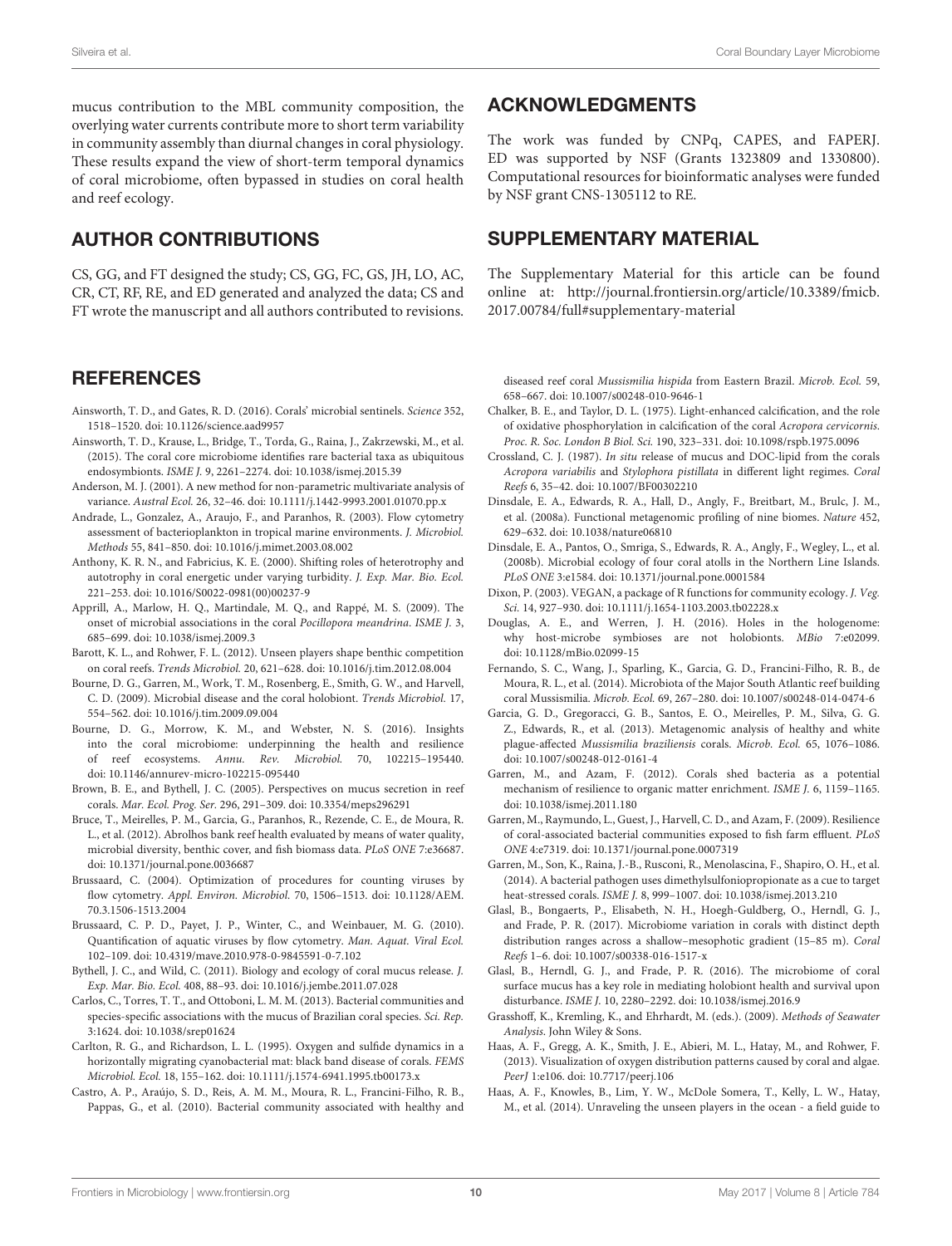[water chemistry and marine microbiology.](https://doi.org/10.3791/52131) J. Vis. Exp. 21, 1–16. doi: 10.3791/ 52131

- <span id="page-10-12"></span>Haas, A. F., Nelson, C. E., Wegley Kelly, L., Carlson, C. A., Rohwer, F., Leichter, J. J., et al. (2011). Effects of coral reef benthic primary producers on dissolved organic carbon and microbial activity. PLoS ONE 6:e27973. doi: [10.1371/journal.pone.0027973](https://doi.org/10.1371/journal.pone.0027973)
- <span id="page-10-7"></span>Hemond, E. M., and Vollmer, S. V. (2015). Diurnal and nocturnal transcriptomic variation in the Caribbean Staghorn coral, Acropora cervicornis. Mol. Ecol. 24, 4460–4473. doi: [10.1111/mec.13320](https://doi.org/10.1111/mec.13320)
- <span id="page-10-31"></span>Hernandez-agreda, A., Leggat, W., Bongaerts, P., and Ainsworth, D. (2016). The microbial signature provides insight into the mechanistic basis of coral success across reef habitats. MBio 7, 1–10. doi: [10.1128/mBio.00560-16](https://doi.org/10.1128/mBio.00560-16)
- <span id="page-10-30"></span>Hester, E. R., Barott, K. L., Nulton, J., Vermeij, M. J., and Rohwer, F. L. (2015). Stable and sporadic symbiotic communities of coral and algal holobionts. ISME J. 10, 1157–1169. doi: [10.1038/ismej.2015.190](https://doi.org/10.1038/ismej.2015.190)
- <span id="page-10-29"></span>Holm, S. (1979). A simple sequentially rejective multiple test. Scand. J. Stat. 6, 65–70.
- <span id="page-10-38"></span>Huttenhower, C., Gevers, D., Knight, R., Abubucker, S., Badger, J. H., Chinwalla, A. T., et al. (2012). Structure, function and diversity of the healthy human microbiome. Nature 486, 207–214. doi: [10.1038/nature11234](https://doi.org/10.1038/nature11234)
- <span id="page-10-39"></span>Jiang, S. C., and Paul, J. H. (1994). Seasonal and diel abundance of viruses and occurrence of lysogeny/bacteriocinogeny in the marine environment. Mar. Ecol. Prog. Ser. 104, 163–172. doi: [10.3354/meps104163](https://doi.org/10.3354/meps104163)
- <span id="page-10-14"></span>Kayanne, H., Suzuki, H., and Saito, H. (1995). Diurnal changes in the partial pressure of carbon dioxide in coral reef water. Science 269, 214–216. doi: [10.1126/science.269.5221.214](https://doi.org/10.1126/science.269.5221.214)
- <span id="page-10-40"></span>Knowles, B., Silveira, C., Bailey, B. A., Barrot, K., Cantu, V. A., Cobián-Güemes, A., et al. (2016). Lytic to temperate switching of viral communities. Nature 531, 466–470. doi: [10.1038/nature17193](https://doi.org/10.1038/nature17193)
- <span id="page-10-16"></span>Leão, Z. M. A. N., and Kikuchi, R. K. P. (2005). A relic coral fauna threatened by global changes and human activities, Eastern Brazil. Mar. Pollut. Bull. 51, 599–611. doi: [10.1016/j.marpolbul.2005.04.024](https://doi.org/10.1016/j.marpolbul.2005.04.024)
- <span id="page-10-6"></span>Levy, O., Achituv, Y., Yacobi, Y. Z., Dubinsky, Z., and Stambler, N. (2006). Diel "tuning" of coral metabolism: physiological responses to light cues. J. Exp. Biol. 209, 273–283. doi: [10.1242/jeb.01983](https://doi.org/10.1242/jeb.01983)
- <span id="page-10-5"></span>Levy, O., Kaniewska, P., Alon, S., Eisenberg, E., Karako-Lampert, S., Bay, L. K., et al. (2011). Complex diel cycles of gene expression in coral-algal symbiosis. Science 331, 175. doi: [10.1126/science.1196419](https://doi.org/10.1126/science.1196419)
- <span id="page-10-18"></span>Loiola, M., Oliveira, M. D. M., and Kikuchi, R. K. P. (2013). Tolerance of Brazilian brain coral Mussismilia braziliensis to sediment and organic matter inputs. Mar. Pollut. Bull. 77, 55–62. doi: [10.1016/j.marpolbul.2013.10.033](https://doi.org/10.1016/j.marpolbul.2013.10.033)
- <span id="page-10-36"></span>López-Madrigal, S., Latorre, A., Porcar, M., Moya, A., and Gil, R. (2011). Complete genome sequence of "Candidatus Tremblaya princeps" strain PCVAL, an intriguing translational machine below the living-cell status. J. Bacteriol. 193, 5587–5588. doi: [10.1128/JB.05749-11](https://doi.org/10.1128/JB.05749-11)
- <span id="page-10-8"></span>Martinez-Bakker, M., and Helm, B. (2015). The influence of biological rhythms on host–parasite interactions. Trends Ecol. Evol. 30, 314–326. doi: [10.1016/j.tree.2015.03.012](https://doi.org/10.1016/j.tree.2015.03.012)
- <span id="page-10-28"></span>McArdle, B. H., and Anderson, M. J. (2001). Fitting multivariate models to community data: a comment on distance-based redundancy analysis. Ecology 82, 290–297. doi: [10.1890/0012-9658\(2001\)082\[0290:FMMTCD\]2.0.CO;2](https://doi.org/10.1890/0012-9658(2001)082[0290:FMMTCD]2.0.CO;2)
- <span id="page-10-37"></span>McCutcheon, J. P., and Moran, N. A. (2011). Extreme genome reduction in symbiotic bacteria. Nat. Rev. Microbiol. 10, 13–26. doi: [10.1038/nrmicro2670](https://doi.org/10.1038/nrmicro2670)
- <span id="page-10-10"></span>Meron, D., Atias, E., Kruh, L. I., Elifantz, H., Minz, D., Fine, M., et al. (2011). The impact of reduced pH on the microbial community of the coral Acropora eurystoma. ISME J. 5, 51–60. doi: [10.1038/ismej.2010.102](https://doi.org/10.1038/ismej.2010.102)
- <span id="page-10-26"></span>Meyer, F., Paarmann, D., D'Souza, M., Olson, R., Glass, E. M., Kubal, M., et al. (2008). The metagenomics RAST server - a public resource for the automatic phylogenetic and functional analysis of metagenomes. BMC Bioinformatics 9:386. doi: [10.1186/1471-2105-9-386](https://doi.org/10.1186/1471-2105-9-386)
- <span id="page-10-33"></span>Neave, M. J., Apprill, A., Ferrier-Pagès, C., and Voolstra, C. R. (2016). Diversity and function of prevalent symbiotic marine bacteria in the genus Endozoicomonas. Appl. Microbiol. Biotechnol. 100, 8315–8324. doi: [10.1007/s00253-016-7777-0](https://doi.org/10.1007/s00253-016-7777-0)
- <span id="page-10-11"></span>O'Brien, P. A., Morrow, K. M., Willis, B., and Bourne, D. (2016). Implications of ocean acidification for marine microorganisms from the free-living to the host-associated. Front. Mar. Sci. 3:47. doi: [10.3389/fmars.2016.00047](https://doi.org/10.3389/fmars.2016.00047)

<span id="page-10-34"></span>Pantos, O., Bongaerts, P., Dennis, P. G., Tyson, G. W., and Hoegh-Guldberg, O. (2015). Habitat-specific environmental conditions primarily control the microbiomes of the coral Seriatopora hystrix. ISME J. 9, 1916–1927. doi: [10.1038/ismej.2015.3](https://doi.org/10.1038/ismej.2015.3)

- <span id="page-10-9"></span>Raina, J. B., Dinsdale, E. A., Willis, B. L., and Bourne, D. G. (2010). Do the organic sulfur compounds DMSP and DMS drive coral microbial associations? Trends Microbiol. 18, 101–108. doi: [10.1016/j.tim.2009.12.002](https://doi.org/10.1016/j.tim.2009.12.002)
- <span id="page-10-19"></span>Reis, A. M. M., Araújo S. D. Jr., Moura, R. L., Francini-Filho, R. B., Pappas, G. Jr., Coelho, A. M. A., et al. (2009). Bacterial diversity associated with the Brazilian endemic reef coral Mussismilia braziliensis. J. Appl. Microbiol. 106, 1378–1387. doi: [10.1111/j.1365-2672.2008.04106.x](https://doi.org/10.1111/j.1365-2672.2008.04106.x)
- <span id="page-10-20"></span>Rezende, C. E., Pfeiffer, W. C., Martinelli, L. A., Tsamakis, E., Hedges, J. I., and Keil, R. G. (2010). Lignin phenols used to infer organic matter sources to Sepetiba Bay - RJ, Brasil. Estuar. Coast. Shelf Sci. 87. 479–486. doi: [10.1016/j.ecss.2010.02.008](https://doi.org/10.1016/j.ecss.2010.02.008)
- <span id="page-10-0"></span>Ritchie, K. B. (2006). Regulation of microbial populations by coral surface mucus and mucus-associated bacteria. Mar. Ecol. Prog. Ser. 322, 1–14. doi: [10.3354/meps322001](https://doi.org/10.3354/meps322001)
- <span id="page-10-35"></span>Rohwer, F., Seguritan, V., Azam, F., and Knowlton, N. (2002). Diversity and distribution of coral-associated bacteria. Mar. Ecol. Prog. Ser. 243, 1–10. doi: [10.3354/meps243001](https://doi.org/10.3354/meps243001)
- <span id="page-10-23"></span>Schmieder, R., and Edwards, R. (2011a). Fast identification and removal of sequence contamination from genomic and metagenomic datasets. PLoS ONE 6:e17288. doi: [10.1371/journal.pone.0017288.](https://doi.org/10.1371/journal.pone.0017288.)
- <span id="page-10-21"></span>Schmieder, R., and Edwards, R. (2011b). Quality control and preprocessing of metagenomic datasets. Bioinformatics [27, 863–864. doi: 10.1093/](https://doi.org/10.1093/bioinformatics/btr026) bioinformatics/btr026
- <span id="page-10-22"></span>Schmieder, R., Lim, Y., Rohwer, F., and Edwards, R. (2010). TagCleaner: identification and removal of tag sequences from genomic and metagenomic datasets. BMC Bioinformatics 11:341. doi: [10.1186/1471-2105-11-341](https://doi.org/10.1186/1471-2105-11-341)
- <span id="page-10-3"></span>Schneider, K., Levy, O., Dubinsky, Z., and Erez, J. (2009). In situ diel cycles of photosynthesis and calcification in hermatypic corals. Limnol. Oceanogr. 54, 1995–2002. doi: [10.4319/lo.2009.54.6.1995](https://doi.org/10.4319/lo.2009.54.6.1995)
- <span id="page-10-17"></span>Segal, B., Negrão, F., and Calderon, E. N. (2012). Four-year monthly sediment deposition on turbid southwestern Atlantic coral reefs, with a comparison of benthic assemblages. Brazil. J. Oceanogr. 60, 49–63. doi: [10.1590/S1679-87592012000100006](https://doi.org/10.1590/S1679-87592012000100006)
- <span id="page-10-27"></span>Shade, A., and Gilbert, J. A. (2015). Temporal patterns of rarity provide a more complete view of microbial diversity. Trends Microbiol. 23, 335–340. doi: [10.1016/j.tim.2015.01.007](https://doi.org/10.1016/j.tim.2015.01.007)
- <span id="page-10-1"></span>Sharp, K. H., Distel, D., and Paul, V. J. (2012). Diversity and dynamics of bacterial communities in early life stages of the Caribbean coral Porites astreoides. ISME J. 6, 790–801. doi: [10.1038/ismej.2011.144](https://doi.org/10.1038/ismej.2011.144)
- <span id="page-10-2"></span>Shashar, N., Cohen, Y., and Loya, Y. (1993). Extreme diel fluctuations of oxygen in diffusive boundary layers surrounding stony corals. Biol. Bull. 185, 455–461. doi: [10.2307/1542485](https://doi.org/10.2307/1542485)
- <span id="page-10-13"></span>Shashar, N., Kinaneb, S., Jokiel, P. L., and Pattersond, M. R. (1996). Hydromechanical boundary layers over a coral reef. J. Exp. Mar. Biol. Ecol. 199, 17–28. doi: [10.1016/0022-0981\(95\)00156-5](https://doi.org/10.1016/0022-0981(95)00156-5)
- <span id="page-10-24"></span>Silva, G. G. Z., Cuevas, D. A., Dutilh, B. E., and Edwards, R. A. (2014). FOCUS: an alignment-free model to identify organisms in metagenomes using nonnegative least squares. PeerJ 2:e425. doi: [10.7717/peerj.425](https://doi.org/10.7717/peerj.425)
- <span id="page-10-25"></span>Silva, G. G. Z., Green, K. T., Dutilh, B. E., and Edwards, R. A. (2016). Sequence analysis SUPER-FOCUS: a tool for agile functional analysis of shotgun metagenomic data. Bioinformatics 32, 354–361. doi: [10.1093/bioinformatics/btv584](https://doi.org/10.1093/bioinformatics/btv584)
- <span id="page-10-15"></span>Silveira, C. B., Silva-Lima, A. W., Francini-Filho, R. B., Marques, J. S. M., Almeida, M. G., Thompson, C. C., et al. (2015). Microbial and sponge loops modify fish production in phase-shifting coral reefs. Environ. Microbiol. 17, 3832–3846. doi: [10.1111/1462-2920.12851](https://doi.org/10.1111/1462-2920.12851)
- <span id="page-10-41"></span>Sloan, W. T., Lunn, M., Woodcock, S., Head, I. M., Nee, S., and Curtis, T. P. (2006). Quantifying the roles of immigration and chance in shaping prokaryote community structure. Environ. Microbiol. 8, 732–740. doi: [10.1111/j.1462-2920.2005.00956.x](https://doi.org/10.1111/j.1462-2920.2005.00956.x)
- <span id="page-10-4"></span>Smith, J. E., Price, N. N., Nelson, C. E., and Haas, A. F. (2013). Coupled changes in oxygen concentration and pH caused by metabolism of benthic coral reef organisms. Mar. Biol. 160, 2437–2447. doi: [10.1007/s00227-013-2239-z](https://doi.org/10.1007/s00227-013-2239-z)
- <span id="page-10-32"></span>Sorek, M., Díaz-Almeyda, E. M., Medina, M., and Levy, O. (2014). Circadian clocks in symbiotic corals: the duet between Symbiodinium algae and their coral host. Mar. Genomics 14, 47–57. doi: [10.1016/j.margen.2014.01.003](https://doi.org/10.1016/j.margen.2014.01.003)